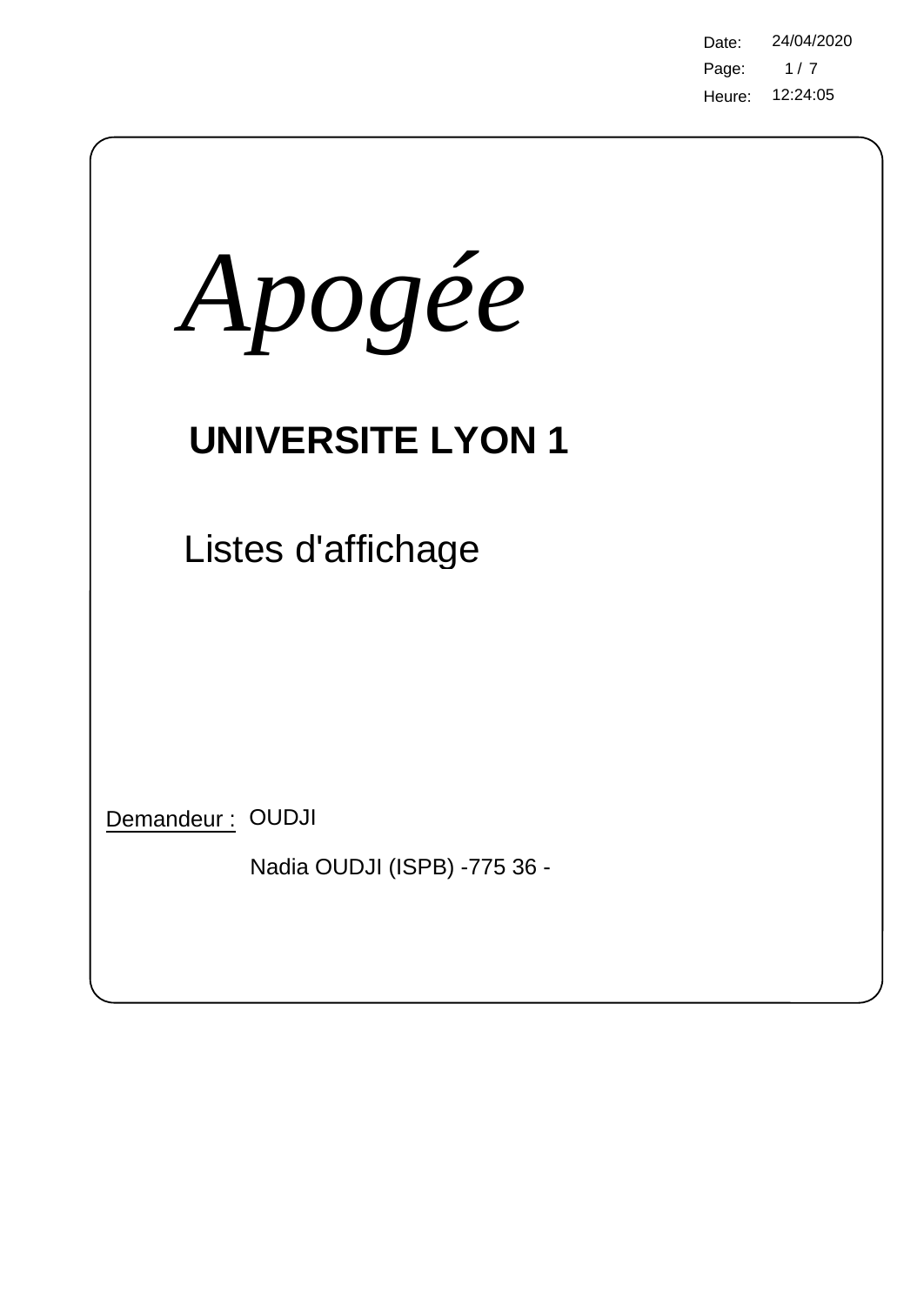2 7 Page: Date: 24/04/2020

# LISTE D'AFFICHAGE

**Date 26/05/2020 Horaires : 9h00 à 10h30 Durée : 1h30**

| <b>Date</b> | : 26/05/2020      |
|-------------|-------------------|
|             | Epreuve: PHL209P1 |
|             |                   |

UE2.14 Ecrit Examen Terminal Salle : EXAMENDIST EXAMEN DISTANCIEL Bâtiment :

SIDES

**Durée:** 

| N° Place Nom   |                      | Prénom           | N° Etudiant |
|----------------|----------------------|------------------|-------------|
| 1              | ABBAD EL ANDALOUSSI  | <b>AIDA</b>      | 11702932    |
| 2              | ABERKANE             | <b>HUGO</b>      | 11802379    |
| 3              | <b>AHANOU</b>        | <b>KOMI</b>      | 11715239    |
| 4              | <b>ALCANTARA</b>     | <b>MARINA</b>    | 11707927    |
| 5              | <b>ARFAOUI</b>       | <b>MANEL</b>     | 11701740    |
| 6              | <b>ARMELLIE</b>      | <b>ELINA</b>     | 11701233    |
| $\overline{7}$ | <b>AUBLANC</b>       | <b>ELODIE</b>    | 11701625    |
| 8              | <b>AZOULAY</b>       | <b>JEREMIE</b>   | 11704324    |
| 9              | <b>AZOULAY</b>       | <b>NELLY</b>     | 11703124    |
| 10             | <b>BACHELARD</b>     | <b>BENJAMIN</b>  | 11900101    |
| 11             | <b>BADOR</b>         | <b>DOMITILLE</b> | 11605145    |
| 12             | <b>BADR</b>          | <b>CORINE</b>    | 11701294    |
| 13             | <b>BAEZA</b>         | <b>CHLOE</b>     | 11801296    |
| 14             | <b>BAGHDASSARIAN</b> | <b>MAXIME</b>    | 11702756    |
| 15             | <b>BALAY</b>         | <b>VICTOIRE</b>  | 11705119    |
| 16             | <b>BANSAC</b>        | <b>ALICE</b>     | 11803433    |
| 17             | <b>BANZET</b>        | <b>ELODIE</b>    | 11703317    |
| 18             | <b>BARRIERE</b>      | <b>LEA</b>       | 11907886    |
| 19             | <b>BARRIEU</b>       | <b>AMAIA</b>     | 11712861    |
| 20             | <b>BEN ASHUR</b>     | <b>SHADAN</b>    | 11404369    |
| 21             | <b>BEN RIYENE</b>    | <b>LINA</b>      | 11702011    |
| 22             | <b>BENICHOU</b>      | <b>ROMANE</b>    | 11900661    |
| 23             | <b>BENTAHER</b>      | <b>HICHAM</b>    | 11702557    |
| 24             | <b>BINOIST</b>       | <b>MAELENN</b>   | 11713275    |
| 25             | <b>BLANC</b>         | <b>ARNO</b>      | 11702237    |
| 26             | <b>BODIMENT</b>      | REMI             | 11925209    |
| 27             | <b>BOHE</b>          | <b>MANON</b>     | 11900301    |
| 28             | <b>BOINET</b>        | <b>MERYL</b>     | 11713287    |
| 29             | <b>BON</b>           | <b>OCEANE</b>    | 11702179    |
| 30             | <b>BONAMANT</b>      | <b>MARINE</b>    | 11703808    |
| 31             | <b>BONGUE</b>        | <b>SICKE</b>     | 11811281    |
| 32             | <b>BONNARD</b>       | <b>EMMY</b>      | 11700530    |
| 33             | <b>BONNARD</b>       | <b>SOLENE</b>    | 11800489    |
| 34             | <b>BONNET</b>        | <b>ELISA</b>     | 11900121    |
| 35             | <b>BONNET</b>        | <b>JEANNE</b>    | 11700450    |
| 36             | <b>BORIE</b>         | <b>CHARLIE</b>   | 11704222    |
| 37             | <b>BOSSAN</b>        | <b>JULIETTE</b>  | 11700336    |
| 38             | <b>BOTTA</b>         | <b>ANTOINE</b>   | 11713229    |
| 39             | <b>BOUAOUINA</b>     | <b>ZACHARIA</b>  | 11900081    |
| 40             | <b>BOUGUELLI</b>     | <b>DARINE</b>    | 11703653    |
| 41             | <b>BOURGEOIS</b>     | <b>PIERRE</b>    | 11900642    |
| 42             | <b>BOUSSON</b>       | <b>JEANNE</b>    | 11503966    |
| 43             | <b>BOUVERESSE</b>    | <b>NICOLAS</b>   | 11700273    |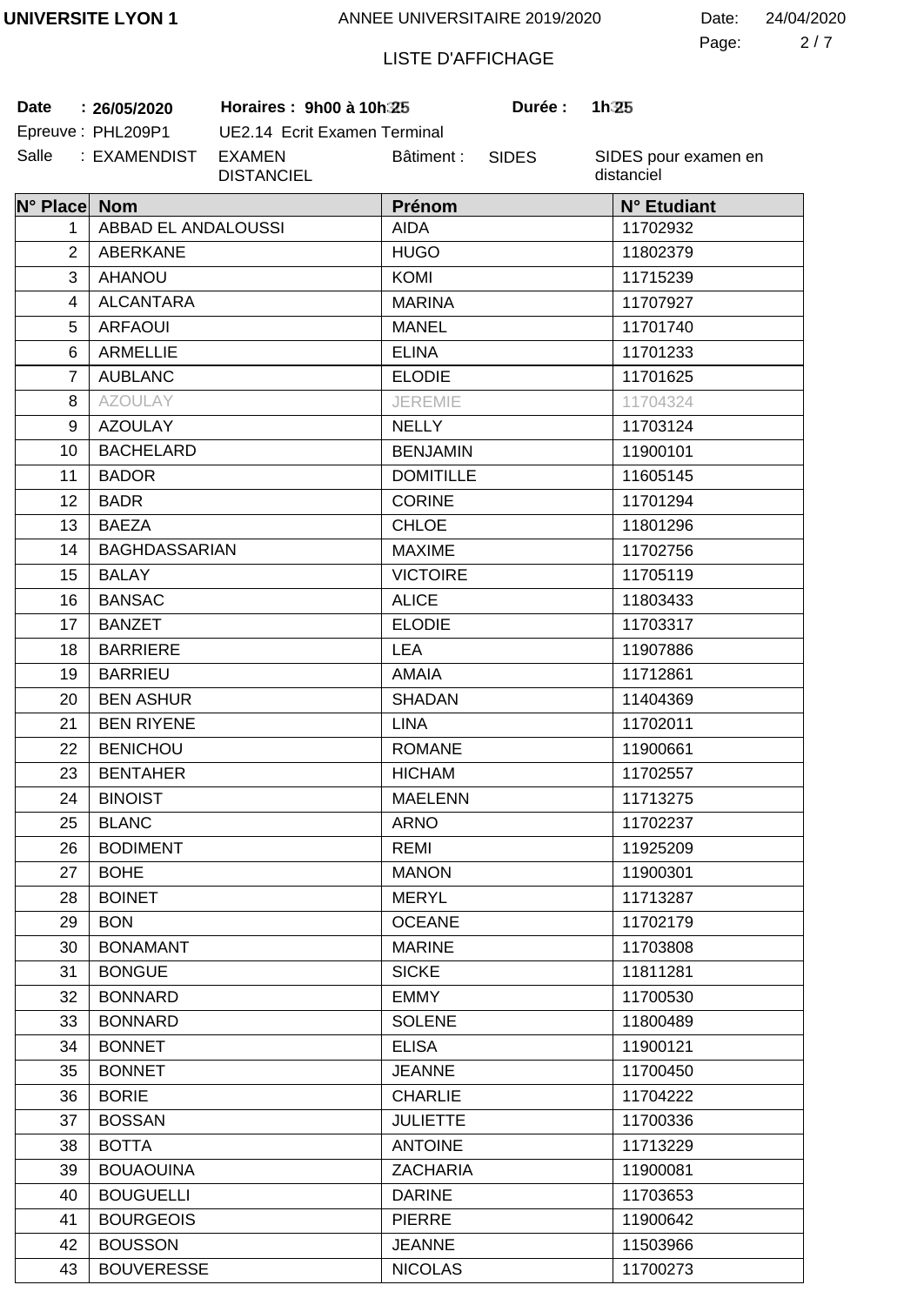3 7 Page: Date: 24/04/2020

# LISTE D'AFFICHAGE

**Date 26/05/2020 Horaires : 9h00 à 10h30 Durée : 1h30**

| Date    | 26/05/2020   |
|---------|--------------|
| Epreuve | PHL209P1     |
| Salle   | : EXAMENDIST |

UE2.14 Ecrit Examen Terminal EXAMEN DISTANCIEL Bâtiment :

SIDES

**Durée:** 

| N° Place Nom |                     | Prénom           | N° Etudiant |
|--------------|---------------------|------------------|-------------|
| 44           | <b>BOVICELLI</b>    | LÉONA            | 11900141    |
| 45           | <b>BRESSON</b>      | <b>PAULINE</b>   | 11700212    |
| 46           | <b>BRUN</b>         | <b>SAMIR</b>     | 11800676    |
| 47           | <b>BRUNEAU</b>      | <b>CYRILLE</b>   | 11802680    |
| 48           | <b>BUI</b>          | <b>FLORENCE</b>  | 11703677    |
| 49           | <b>BUI PHUONG</b>   | <b>VY</b>        | 11505038    |
| 50           | <b>CANET</b>        | <b>HADRIEN</b>   | 11701139    |
| 51           | <b>CAPION</b>       | <b>CONSTANCE</b> | 11802969    |
| 52           | <b>CHABROUX</b>     | <b>ELISA</b>     | 11804275    |
| 53           | <b>CHALMETON</b>    | <b>MAELLE</b>    | 11900403    |
| 54           | <b>CHAMBON</b>      | <b>CORALIE</b>   | 11900501    |
| 55           | <b>CHAPOTET</b>     | <b>MARIETTE</b>  | 11811414    |
| 56           | <b>CHASSON</b>      | <b>PAULINE</b>   | 11900462    |
| 57           | <b>CHAVAREN</b>     | <b>NADEGE</b>    | 11900281    |
| 58           | <b>COLIN</b>        | <b>ENZO</b>      | 11702522    |
| 59           | <b>COMLAN-KOUMI</b> | AIMÉE            | 11600633    |
| 60           | <b>COPIER</b>       | <b>VALENTIN</b>  | 11700183    |
| 61           | <b>CORGIER</b>      | <b>LISA</b>      | 11900561    |
| 62           | COSTAS              | <b>MATHILDE</b>  | 11925022    |
| 63           | <b>COTE</b>         | <b>DONATIEN</b>  | 11800801    |
| 64           | <b>COUDERT</b>      | <b>CHARLOTTE</b> | 11603074    |
| 65           | <b>COUDRAY</b>      | <b>LEO</b>       | 11700562    |
| 66           | <b>COURNOYER</b>    | <b>EMMA</b>      | 11806076    |
| 67           | <b>CUVILLON</b>     | <b>APOLLINE</b>  | 11800727    |
| 68           | D'ALESSANDRO        | <b>MARIE</b>     | 11703589    |
| 69           | <b>DAHBI</b>        | <b>KAMAL</b>     | 11705020    |
| 70           | <b>DAYDE</b>        | <b>ANAIS</b>     | 11700170    |
| 71           | <b>DECHASSE</b>     | <b>CLEMENCE</b>  | 11908809    |
| 72           | <b>DELFOUR</b>      | <b>BENEDICTE</b> | 11806650    |
| 73           | DELHOMMEAU          | <b>JULIE</b>     | 11800238    |
| 74           | <b>DELORT</b>       | <b>MARINE</b>    | 11800397    |
| 75           | <b>DELOUCHE</b>     | <b>MAXENCE</b>   | 11605143    |
| 76           | <b>DERESSE</b>      | <b>PIERRE</b>    | 11704774    |
| 77           | <b>DESCOUT</b>      | <b>TANGUY</b>    | 11712632    |
| 78           | <b>DESRICHARD</b>   | <b>CAMILLE</b>   | 11700840    |
| 79           | <b>DIGAS</b>        | <b>CHLOÉ</b>     | 11900041    |
| 80           | <b>DOLMAZON</b>     | <b>FAUSTINE</b>  | 11909732    |
| 81           | <b>DRIDI</b>        | <b>SARAH</b>     | 11702090    |
| 82           | DROUIN--BONNET      | <b>ARTHUR</b>    | 11702058    |
| 83           | <b>DUFOURT</b>      | <b>CANDICE</b>   | 11704380    |
| 84           | <b>DUMONT</b>       | <b>KILIAN</b>    | 11705270    |
| 85           | <b>DUPREY</b>       | <b>SEBASTIEN</b> | 11800966    |
| 86           | <b>EL BERMIL</b>    | <b>ANISSA</b>    | 11702730    |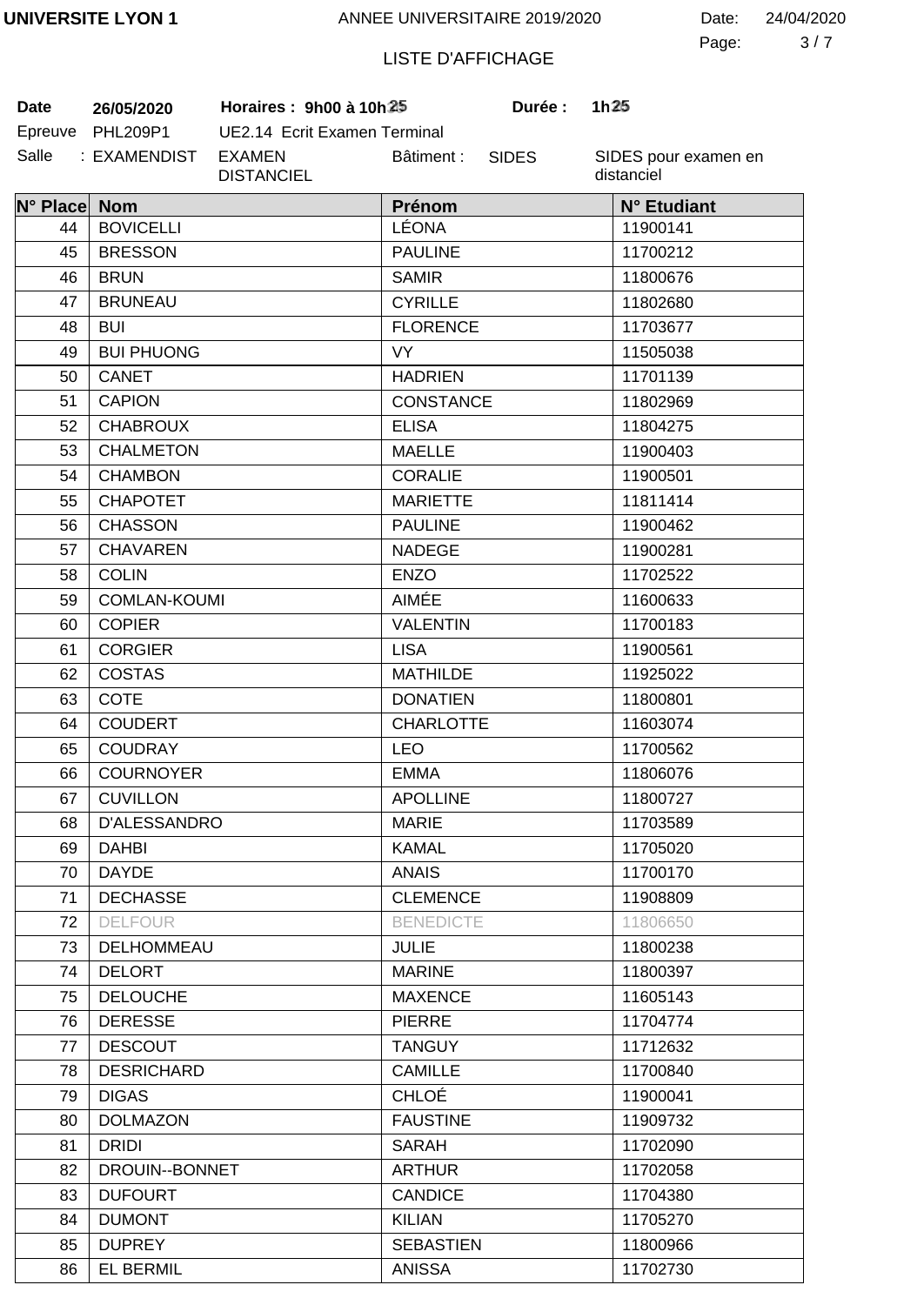4 7 Page: Date: 24/04/2020

# LISTE D'AFFICHAGE

**Date 26/05/2020 Horaires : 9h00 à 10h30 Durée : 1h30**

| Date    | 26/05/2020      |
|---------|-----------------|
| Epreuve | <b>PHL209P1</b> |
| Salle   | : EXAMENDIST    |

UE2.14 Ecrit Examen Terminal **EXAMEN** DISTANCIEL Bâtiment :

SIDES

**Durée:** 

| N° Place Nom |                             | Prénom           | N° Etudiant |
|--------------|-----------------------------|------------------|-------------|
| 87           | <b>EL BIYAALI</b>           | <b>SANIA</b>     | 11501883    |
| 88           | <b>EL HAMRI</b>             | ABDESSAMAD       | 11900161    |
| 89           | <b>ELONGA</b>               | <b>LODI</b>      | 11804248    |
| 90           | <b>EMMANUEL</b>             | <b>MARINA</b>    | 11701000    |
| 91           | <b>EYNAUD</b>               | <b>EMMA</b>      | 11802373    |
| 92           | <b>FALCIONI</b>             | <b>GWLADYS</b>   | 11807884    |
| 93           | <b>FANTINO</b>              | <b>LOUIS</b>     | 11702117    |
| 94           | <b>FAVROT</b>               | <b>PAULINE</b>   | 11705448    |
| 95           | FAYARD                      | <b>MATHILDE</b>  | 11703083    |
| 96           | <b>FERRUIT</b>              | <b>FELIX</b>     | 11701850    |
| 97           | <b>FITOUSSI</b>             | <b>LEA</b>       | 11703545    |
| 98           | <b>FLORI</b>                | <b>CLEMENT</b>   | 11900201    |
| 99           | <b>FORAT</b>                | <b>MARIE</b>     | 11702147    |
| 100          | <b>FORAY</b>                | <b>LEA</b>       | 11702734    |
| 101          | <b>FOULON</b>               | <b>ALIXE</b>     | 11703984    |
| 102          | <b>FRACHON</b>              | <b>CHLOE</b>     | 11701952    |
| 103          | <b>FRANC</b>                | <b>VICTOR</b>    | 11925198    |
| 104          | <b>GARNIER DE LABAREYRE</b> | <b>CLAUDIA</b>   | 11801617    |
| 105          | <b>GENANS</b>               | <b>VICTOR</b>    | 11507728    |
| 106          | <b>GIROUD</b>               | <b>MARGAUX</b>   | 11900381    |
| 107          | GIROUD--BEAULIEU            | <b>MATTHIEU</b>  | 11700733    |
| 108          | <b>GOLL</b>                 | <b>AMANDINE</b>  | 11900221    |
| 109          | <b>GOUPY</b>                | <b>MARTIN</b>    | 11714448    |
| 110          | <b>GOUTTEFANGEAS</b>        | <b>CAMILLE</b>   | 11900061    |
| 111          | <b>GRANDJEAN</b>            | <b>LOLA</b>      | 11703594    |
| 112          | <b>GRASSET</b>              | <b>MARIANNE</b>  | 11925239    |
| 113          | GREUZARD                    | <b>NATHAN</b>    | 11703476    |
| 114          | <b>GUICHARD</b>             | <b>MANON</b>     | 11900602    |
| 115          | <b>GUIGON</b>               | <b>PAULINE</b>   | 11801389    |
| 116          | <b>GUILLAUD</b>             | <b>PENELOPE</b>  | 11802873    |
| 117          | <b>GULSEVEN</b>             | <b>ENES</b>      | 11800941    |
| 118          | <b>HAFFENMEYER</b>          | <b>STANISLAS</b> | 11703220    |
| 119          | <b>HAMON</b>                | <b>CAPUCINE</b>  | 11900441    |
| 120          | <b>HEMMANI</b>              | <b>NADA</b>      | 11812500    |
| 121          | HO                          | <b>AURORE</b>    | 11713164    |
| 122          | <b>HOUSEAUX</b>             | <b>LUCILE</b>    | 11704959    |
| 123          | <b>HUGUES</b>               | <b>BASTIEN</b>   | 11705471    |
| 124          | <b>HULALKA</b>              | <b>ANAIS</b>     | 11900261    |
| 125          | <b>HYLEBOS</b>              | <b>AUDRAN</b>    | 11702249    |
| 126          | <b>IMBERT</b>               | <b>MELINE</b>    | 11701719    |
| 127          | <b>JACOB</b>                | <b>KILLIAN</b>   | 11801700    |
| 128          | <b>JACQUART</b>             | <b>AMELIE</b>    | 11700365    |
| 129          | <b>JAMBON</b>               | <b>ALEXANDRE</b> | 11701155    |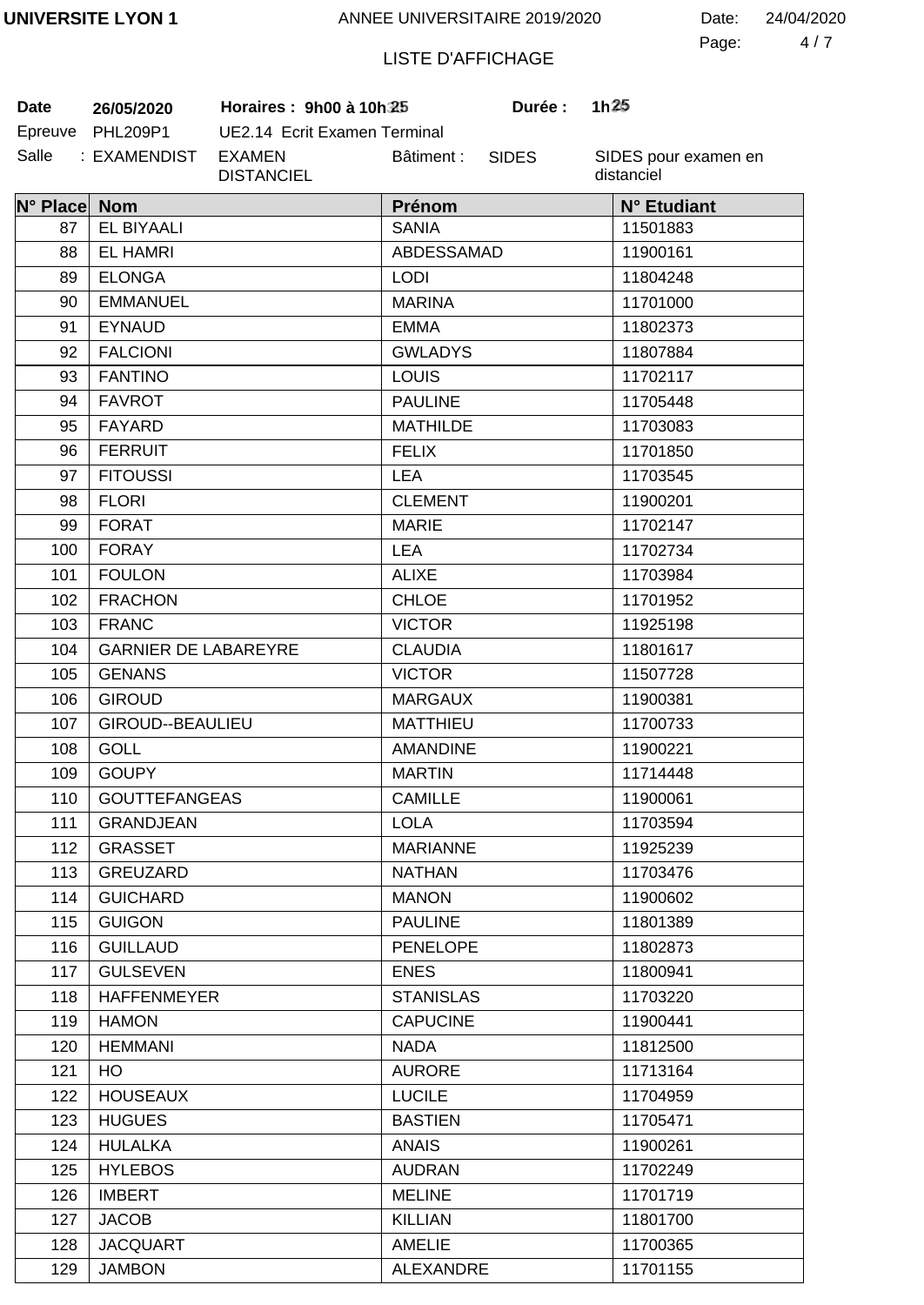5 7 Page: Date: 24/04/2020

# LISTE D'AFFICHAGE

**Date 26/05/2020 Horaires : 9h00 à 10h30 Durée : 1h30**

| Date    | 26/05/2020   |
|---------|--------------|
| Epreuve | PHL209P1     |
| Salle   | : EXAMENDIST |

UE2.14 Ecrit Examen Terminal EXAMEN DISTANCIEL Bâtiment :

SIDES

**Durée:** 

| N° Place Nom |                         | Prénom             | N° Etudiant |
|--------------|-------------------------|--------------------|-------------|
| 130          | <b>JURINE</b>           | <b>EMMA</b>        | 11800950    |
| 131          | <b>JUSTON</b>           | <b>FANNY</b>       | 11900521    |
| 132          | <b>KACAR</b>            | <b>MIKAIL</b>      | 11900541    |
| 133          | <b>KADER</b>            | <b>ABDOULKADER</b> | 11711245    |
| 134          | <b>KEMMEUGNE</b>        | <b>NOEMIE</b>      | 11811249    |
| 135          | <b>KERACHNI</b>         | <b>SOUMEYA</b>     | 11803755    |
| 136          | <b>KHENG</b>            | <b>ALICE</b>       | 11704083    |
| 137          | <b>KOK</b>              | <b>CHRISTINE</b>   | 11701855    |
| 138          | <b>KRIFA</b>            | <b>OUSSAMA</b>     | 11705401    |
| 139          | LACASSAGNE              | <b>THEO</b>        | 11700126    |
| 140          | <b>LACOUR</b>           | <b>OCEANE</b>      | 11703678    |
| 141          | <b>LACROIX</b>          | <b>LEA</b>         | 11900621    |
| 142          | <b>LAFFIN</b>           | <b>SALOME</b>      | 11900181    |
| 143          | <b>LAFLOTTE</b>         | <b>AZARY</b>       | 11702222    |
| 144          | <b>LAHLOU</b>           | <b>DRISS</b>       | 11805861    |
| 145          | LAMKADMI                | <b>ASSIA</b>       | 11900021    |
| 146          | LAMY                    | <b>JUSTINE</b>     | 11802302    |
| 147          | <b>LANIEZ</b>           | <b>CAMILLE</b>     | 11801092    |
| 148          | <b>LAURANSON</b>        | <b>AIMEE</b>       | 11800220    |
| 149          | <b>LEBORGNE</b>         | <b>BASILE</b>      | 11700510    |
| 150          | <b>LEBRUN</b>           | <b>THEO</b>        | 11705283    |
| 151          | <b>LEGRAM</b>           | <b>WIAM</b>        | 11713245    |
| 152          | LEGRAND                 | <b>ALBAN</b>       | 11601613    |
| 153          | <b>LEMOINE</b>          | <b>PAULINE</b>     | 11702929    |
| 154          | <b>LEPETIT</b>          | <b>ROXANE</b>      | 11704128    |
| 155          | LIVE LUN                | <b>CASSANDRE</b>   | 11900241    |
| 156          | MAI                     | PHUONG TRANG       | 11612122    |
| 157          | <b>MANDON</b>           | <b>CHARLOTTE</b>   | 11900601    |
| 158          | <b>MASHEKU</b>          | <b>KLAUS</b>       | 11407693    |
| 159          | <b>MATAS</b>            | <b>VICTOR</b>      | 11706352    |
| 160          | <b>MAYEN</b>            | <b>THOMAS</b>      | 11603655    |
| 161          | <b>MEJAI</b>            | <b>DONIA</b>       | 11506419    |
| 162          | <b>MESSAOUDI</b>        | <b>NADIR</b>       | 11703376    |
| 163          | <b>MILLE</b>            | <b>CHARLOTTE</b>   | 11704874    |
| 164          | <b>MOLLIER</b>          | <b>JULIETTE</b>    | 11900821    |
| 165          | <b>MONDON</b>           | <b>OCEANE</b>      | 11701327    |
| 166          | <b>MONEGAT</b>          | MAËLLE             | 11900421    |
| 167          | <b>MONTAGNE</b>         | <b>ORIANE</b>      | 11900402    |
| 168          | <b>MORALES MASCLAUX</b> | <b>CHLOÉ</b>       | 11900404    |
| 169          | <b>MOREL</b>            | <b>ANTONIN</b>     | 11801032    |
| 170          | <b>MOUAZER</b>          | <b>CELINE</b>      | 11611521    |
| 171          | <b>MOUNIER</b>          | <b>JOHANN</b>      | 11703188    |
| 172          | <b>MOUNTADIR</b>        | <b>INES</b>        | 11900341    |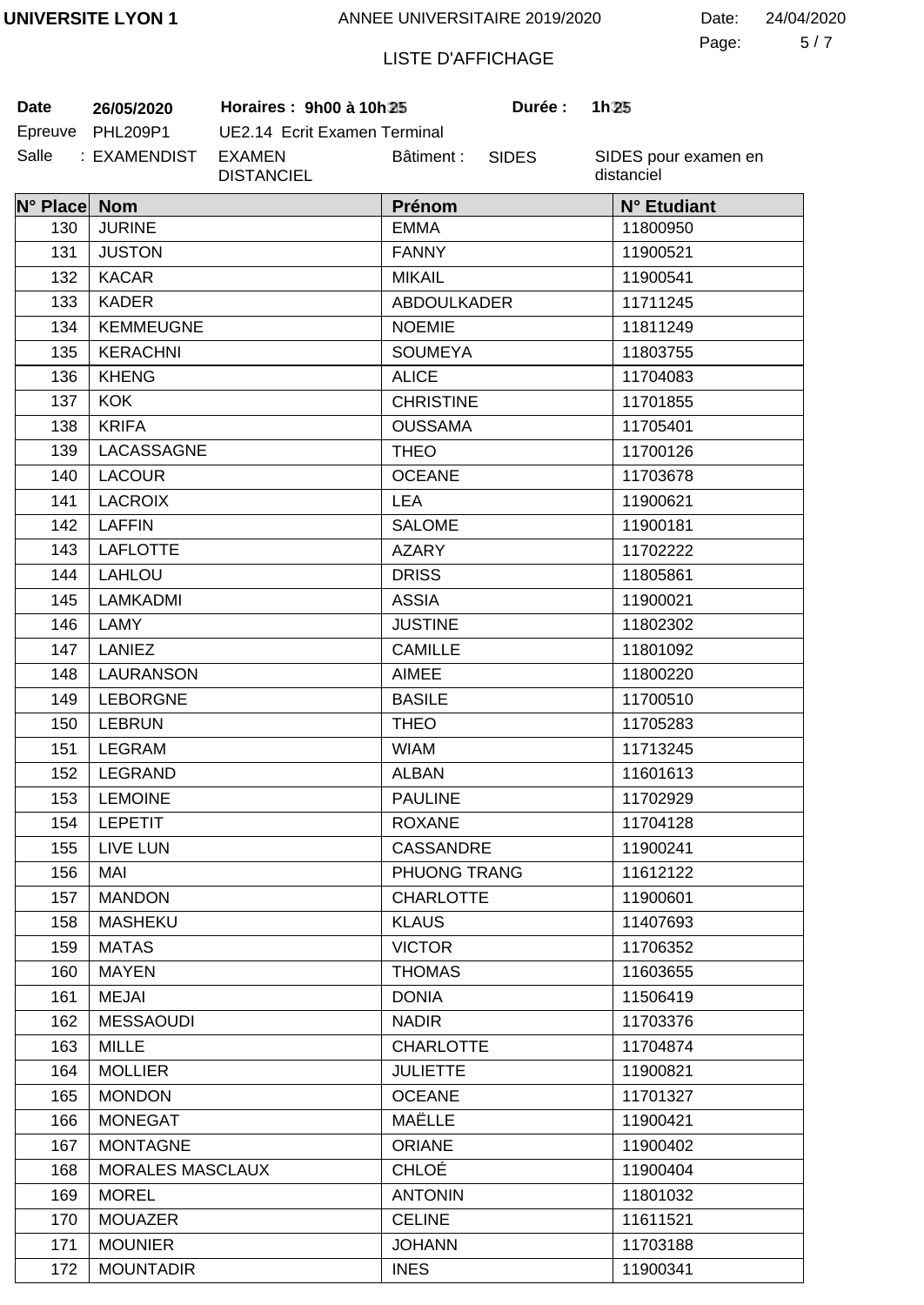6 7 Page: Date: 24/04/2020

# LISTE D'AFFICHAGE

| Date    | 26/05/2020   |
|---------|--------------|
| Epreuve | PHL209P1     |
| Salle   | : EXAMENDIST |

UE2.14 Ecrit Examen Terminal EXAMEN DISTANCIEL Bâtiment : **Date 26/05/2020 Horaires : 9h00 à 10h30 Durée : 1h30**

SIDES

**Durée:** 

| N° Place Nom |                    | Prénom           | N° Etudiant |
|--------------|--------------------|------------------|-------------|
| 173          | <b>MOUSSAOUI</b>   | <b>BRAHIM</b>    | 11801757    |
| 174          | <b>MOUSSAOUI</b>   | <b>SHAYMA</b>    | 11909094    |
| 175          | <b>MOUTON</b>      | <b>MANON</b>     | 11907982    |
| 176          | <b>MULLER</b>      | <b>CAMILLE</b>   | 11804274    |
| 177          | <b>MUSTO</b>       | <b>MAXIME</b>    | 11701344    |
| 178          | <b>NATSIS</b>      | <b>ANGELOS</b>   | 11703730    |
| 179          | NGOUNDA MANGA      | <b>LOUISA</b>    | 11807211    |
| 180          | <b>NGUYEN</b>      | <b>TRONG VAN</b> | 11700816    |
| 181          | <b>NSETO</b>       | <b>ANDREA</b>    | 11407158    |
| 182          | <b>NUEL</b>        | <b>JEANNE</b>    | 11900581    |
| 183          | <b>OLLIER</b>      | <b>DOMITILLE</b> | 11700866    |
| 184          | <b>ORLHAC</b>      | <b>ELISA</b>     | 11805690    |
| 185          | <b>OUACHANI</b>    | <b>JIHANE</b>    | 11705620    |
| 186          | <b>PARENT</b>      | <b>SASSANDRA</b> | 11802589    |
| 187          | <b>PARMENTIER</b>  | <b>CHLOE</b>     | 11900401    |
| 188          | PERARD             | <b>MARIE</b>     | 11805397    |
| 189          | <b>PIASECKI</b>    | <b>LISA</b>      | 11802832    |
| 190          | <b>PICHON</b>      | <b>DIANE</b>     | 11806783    |
| 191          | <b>PIROUX</b>      | <b>YVAN</b>      | 11704209    |
| 192          | <b>POINOT</b>      | <b>VALENTINE</b> | 11900361    |
| 193          | <b>POLITTE</b>     | <b>AGATHE</b>    | 11800405    |
| 194          | <b>PONTONNIER</b>  | <b>BAPTISTE</b>  | 11700185    |
| 195          | <b>POUGNER</b>     | <b>JADE</b>      | 11900362    |
| 196          | POUILLARD BERTRAND | <b>LOIC</b>      | 11705219    |
| 197          | <b>POULY</b>       | <b>MARINE</b>    | 11802323    |
| 198          | <b>POYRAZ</b>      | <b>CANSEL</b>    | 11801173    |
| 199          | <b>RAHAB</b>       | <b>HICHAM</b>    | 11900641    |
| 200          | RAMI               | <b>ISMAEL</b>    | 11705188    |
| 201          | <b>RAVIER</b>      | <b>LISA</b>      | 11701403    |
| 202          | <b>REBORA</b>      | <b>INES</b>      | 11700841    |
| 203          | <b>REVIL</b>       | <b>CHLOE</b>     | 11703785    |
| 204          | <b>RHOUMY</b>      | <b>CLEMENT</b>   | 11807840    |
| 205          | <b>RICHARD</b>     | <b>MATHIS</b>    | 11700748    |
| 206          | <b>RINGRESSI</b>   | <b>AXELLE</b>    | 11703557    |
| 207          | <b>ROBERT</b>      | <b>JULIETTE</b>  | 11801321    |
| 208          | <b>ROBERT</b>      | <b>ZOE</b>       | 11703697    |
| 209          | <b>ROBICHON</b>    | PIERRE-YVES      | 11713302    |
| 210          | <b>ROCHE</b>       | <b>LUCIE</b>     | 11801341    |
| 211          | <b>ROMDHANA</b>    | <b>SYRINE</b>    | 11908820    |
| 212          | <b>ROMEUF</b>      | <b>MATHILDE</b>  | 11900481    |
| 213          | <b>ROSSET</b>      | <b>AXEL</b>      | 11908095    |
| 214          | <b>ROUSSEAU</b>    | <b>MADDY LOU</b> | 11702377    |
| 215          | <b>ROUSSEL</b>     | <b>CHARLENE</b>  | 11800236    |